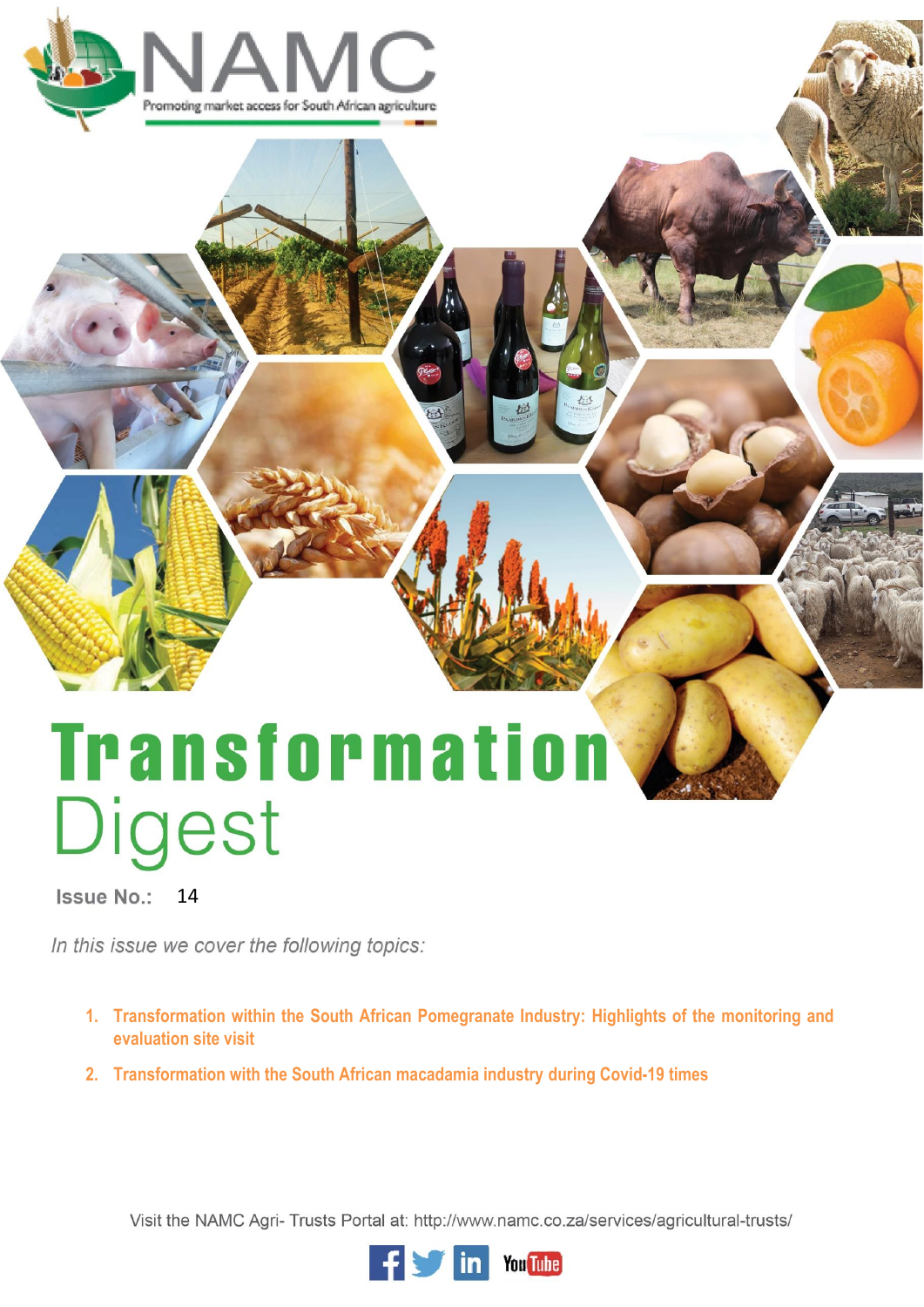# **AGRI-TRANSFORMATION DIGEST**

*Agri-Transformation Digest is a bi-monthly report that is produced by the National Agricultural Marketing Council through the Agricultural Industry Trusts Division. The publication aims to communicate transformation developments as they happen around the agricultural industries. The focus of this issue is on the following topics: (i) Transformation within the South African Pomegranate Industry: Highlights of the monitoring and evaluation site visit (ii); and Transformation with the South African macadamia industry during Covid-19 times. The division has three digests, covering the Food, Agriculture and Natural Resources Policy Analysis Network (FANRPAN), Agricultural Transformation, and Agricultural Industry Trusts. Agri-Transformation Digest reports on the bi-monthly key developments coming from the transformation activities of different industries and trusts.* 

> **Contributors to this issue:** Mr Elekanyani Nekhavhambe Mr Matsobane (BM) Mpyana Miss Nomantande Yeki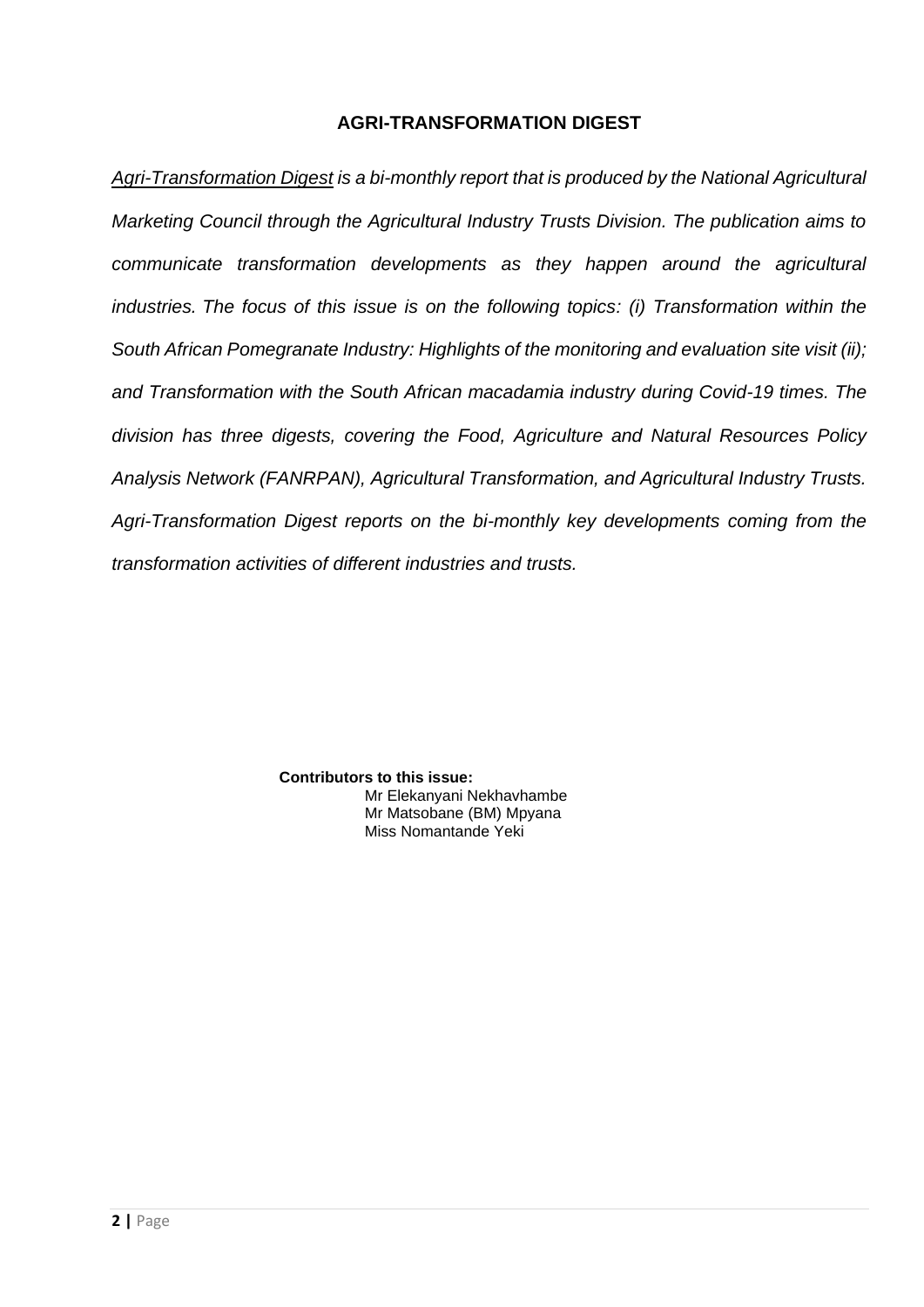## **1. TRANSFORMATION WITHIN THE SOUTH AFRICAN POMEGRANATE INDUSTRY: HIGHLIGHTS OF THE MONITORING AND EVALUATION SITE VISIT**

#### **By Mr Elekanyani Nekhavhambe**

## **1.1. Background**

On the 27<sup>th</sup> November 2020, the representatives of the NAMC Transformation Review Committee (TRC) along with those of the National Department of Agriculture Land Reform and Rural Development (DALRRD) under Directorate Marketing and AgriBEE Chatter Compliance, as well as the Limpopo DALRRD conducted site visit to a pomegranate industry transformation project located in Waterberg District Municipality of Limpopo Province in South Africa.

The purpose of the visit was to conduct a Monitoring and Evaluation (M&E) exercise on the progress of the transformation project funded through the 20 % budget from the Pomogranate Association of South Africa (POMASA) annual statutory levy income.

### **1.2. Projects visited**

The project is owned by a young male farmer who has been working with his uncle for approximately 6 years at the time of visitation. The total farm size is estimated at 128 ha with various farm enterprise such as maize, vegetables and pomegranates. The pomegranate production is currently taking place on a 10 ha orchard with trees that are 4 years old dominated by two cultivars. In addition, the project uses electricity, water from boreholes along with seasonal (20-30) and permanent (3) labourers to produce a yield ranging from 10 to 20 tons. The project has great potential for expansion or commercialisation.

In future, the project plan is to expand with additional 50 ha of pomegranate. For the expansion plan to happen, there is a need of the following:

- Bush clearance;
- Farm inputs;
- Trees;
- Nets (for protecting fruit against hails); and
- Get certification to access export markets.



**Figure 1: a photo of pomegranate project visited** 

### **1.3. Market access level**

The pomegranates are sold in Tshwane and Johannesburg Fresh Produce markets. As opposed to the sole utilisation of fresh fruit market, the project has potential to expand into processing markets to produce other lucrative products such as pomegranate juice and arils. These products can be traded in the local market such as retailers and small shops that sell ready to eat food.

### **1.4. Challenges facing the project**

The following challenges were observed and some mentioned by the producer:

- Lack of proper infrastructure that assist the project during the harvest period. The farm needs an agro-processing infrastructure that allows for packaging of its produce as well as the cold room to store pomegranate produce and maintain good quality before delivered to the markets. *Due to the lack of farm infrastructure and equipment, the farm does not have a Global Gap certificate to unlock access to export market.*
- Farm geographical location

The farm is located in the hails geographical area. The farm owner highlighted that they are vulnerable to hails that could possibly destroy their pomegranates before the actual harvest starts.

## **1.5. Conclusion**

Against the results of this monitoring and evaluation exercise, there is a need of collaboration between the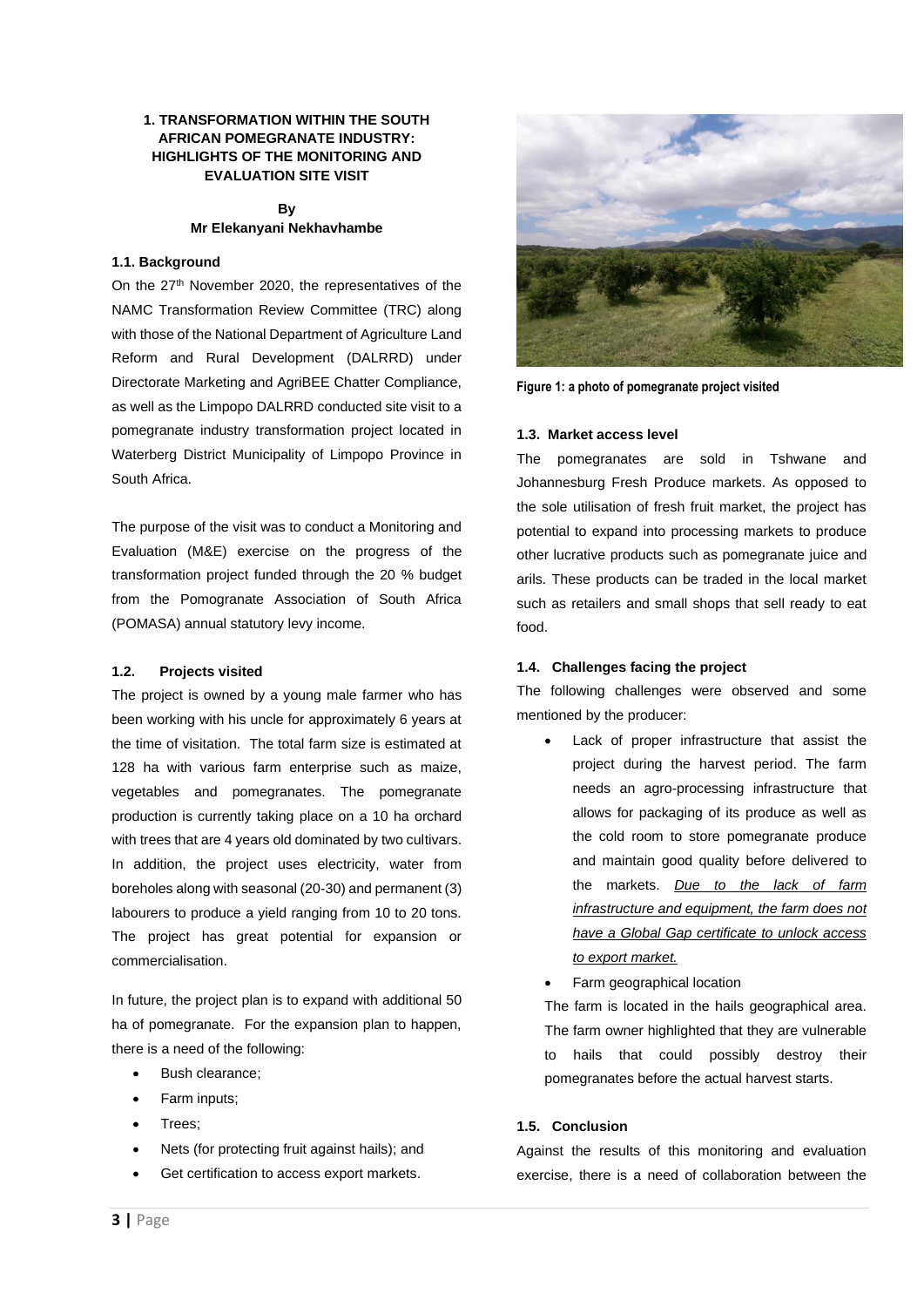commodity group association (POMASA) with the local department of agriculrure to support the emerging enterprenures withing the pomegranate industry. There are possible government instrument funds that can be outsourced to assist the transformation of smallholder farmers (such provincial farmers support programme, CASP programme, IDC and the AgriBEE Funds).

# **2. TRANSFORMATION WITHIN THE SOUTH AFRICAN MACADAMIA INDUSTRY DURING COVID-19 TIMES**

# **By Mr Elekanyani Nekhavhambe and Miss Nomantande Yeki**

#### **2.1. Introduction**

The South African macadamia industry is showing consistency in growth, despite the outbreak of Covid-19. Macadamia South Africa (SAMAC NPC) a commodity group association for macadamias in South Africa, on their newsletter dated December 2020, highlighted that the association recorded an increase in number of memberships within the macadamia industry value chain for 2019-2020 period.

It is important to note that the industry has record about 209 emerging macadamia grower, most from the Limpopo, Mpumalanga, KwaZulu Natal and the Eastern Cape Province. This number of registered farmers gives a warrant of attention that there is more transformation work need to be done to pomote inclusive growth within the South African macadamia industry value chain.

#### a) **Enterpise development initiatives**

Based on the provisions of the MAP Act, the industry collects levies at any point in the marketing chain between the producer and consumer to fund specific functions such as research, dissemination of information and transformation. SAMAC seems to have made a good progress in terms of transformation work, as funded by 20% of its annual statutory levy income. For their year period 2019-2020, SAMAC highlted that , under enterprise development programme, has supported about 37 emerging growers. The support given varies from:

- The provision of machineries
- Electrification of orchads
- Erection of of irriagation infrastrtucture; and
- Provision of farming inputs such as chemicals, fertilies and herbicides.

#### **b) Skills and traning development**

To disseminate industry information and provide practical farming training SAMAC has study groups and mentorship programmes which are some of the most important skills development initiatives.

*With the above-mentioned activities done by SAMAC NAPC, it is of the view that the industry is doing well and can still achieve more in terms of macadamia industry transformation. Despite the pandemic and all the regulations the industry is able to travel to provinces to monitor and evaluate the progresss made by the farmer they are supporting. Moreover, one can commend how the industries has been assisting farmers using the digital online platform*.

#### **2.2. Conclusion**

Despite the pandemic the industry is optimistic that 2021 will be a good year for their farmers. The industry continues with their transformation initiatives even if it means performing them online. With increased emerging farmers showing interest and producing macadamia , there will certainly be a need for government to match the funds allocated to emerging farmers.